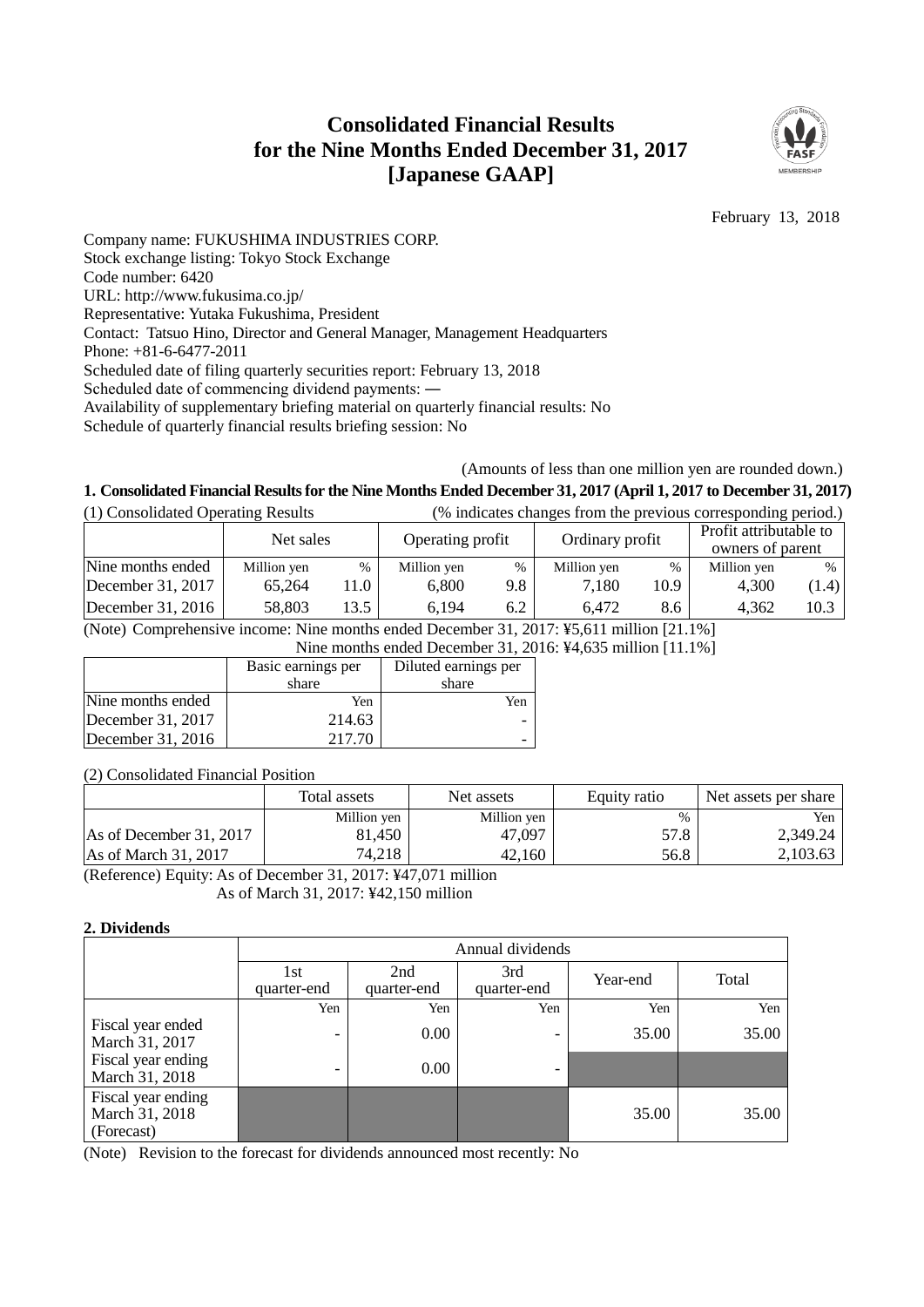## **3. Consolidated Financial Results Forecast for the Fiscal Year Ending March 31, 2018 (April 1, 2017 to March 31, 2018)**

|           | .           |      |                                     |     |                        |      |                  |                |           |
|-----------|-------------|------|-------------------------------------|-----|------------------------|------|------------------|----------------|-----------|
|           | Net sales   |      | Operating profit<br>Ordinary profit |     | Profit attributable to |      |                  | Basic earnings |           |
|           |             |      |                                     |     |                        |      | owners of parent |                | per share |
|           | Million yen | $\%$ | Million yen                         | %   | Million yen            | $\%$ | Million yen      | $\%$           | Yen       |
| Full year | 83.117      |      | 8.314                               | 1.0 | 8.768                  | 0.4  | 5.285            | 12.1           | 263.76    |

(% indicates changes from the previous corresponding period.)

(Note) Revision to the financial results forecast announced most recently: No

### **\* Notes:**

- (1) Changes in significant subsidiaries during the period under review (changes in specified subsidiaries resulting in changes in scope of consolidation): No
	- New: (Company name: -)

Exclusion: - (Company name: -)

- (2) Accounting policies adopted specially for the preparation of quarterly consolidated financial statements: No
- (3) Changes in accounting policies, changes in accounting estimates and retrospective restatement
	- 1) Changes in accounting policies due to the revision of accounting standards: No
		- 2) Changes in accounting policies other than 1) above: No
		- 3) Changes in accounting estimates: No
		- 4) Retrospective restatement: No
- (4) Total number of issued shares (common shares)
	- 1) Total number of issued shares at the end of the period (including treasury shares): December 31, 2017: 22,066,160 shares March 31, 2017: 22,066,160 shares
	- 2) Total number of treasury shares at the end of the period: December 31, 2017: 2,029,332 shares March 31, 2017: 2,029,173 shares
	- 3) Average number of shares during the period: Nine months ended December 31, 2017: 20,036,930 shares Nine months ended December 31, 2016: 20,037,102 shares

\* These quarterly financial results are outside the scope of quarterly review.

\* Explanation of the proper use of financial results forecast and other notes

The financial results forecasts and other forward-looking statements herein are based on information currently available and certain assumptions deemed reasonable as of the date of publication of this document. Actual results may differ significantly from these forecasts due to a wide range of factors.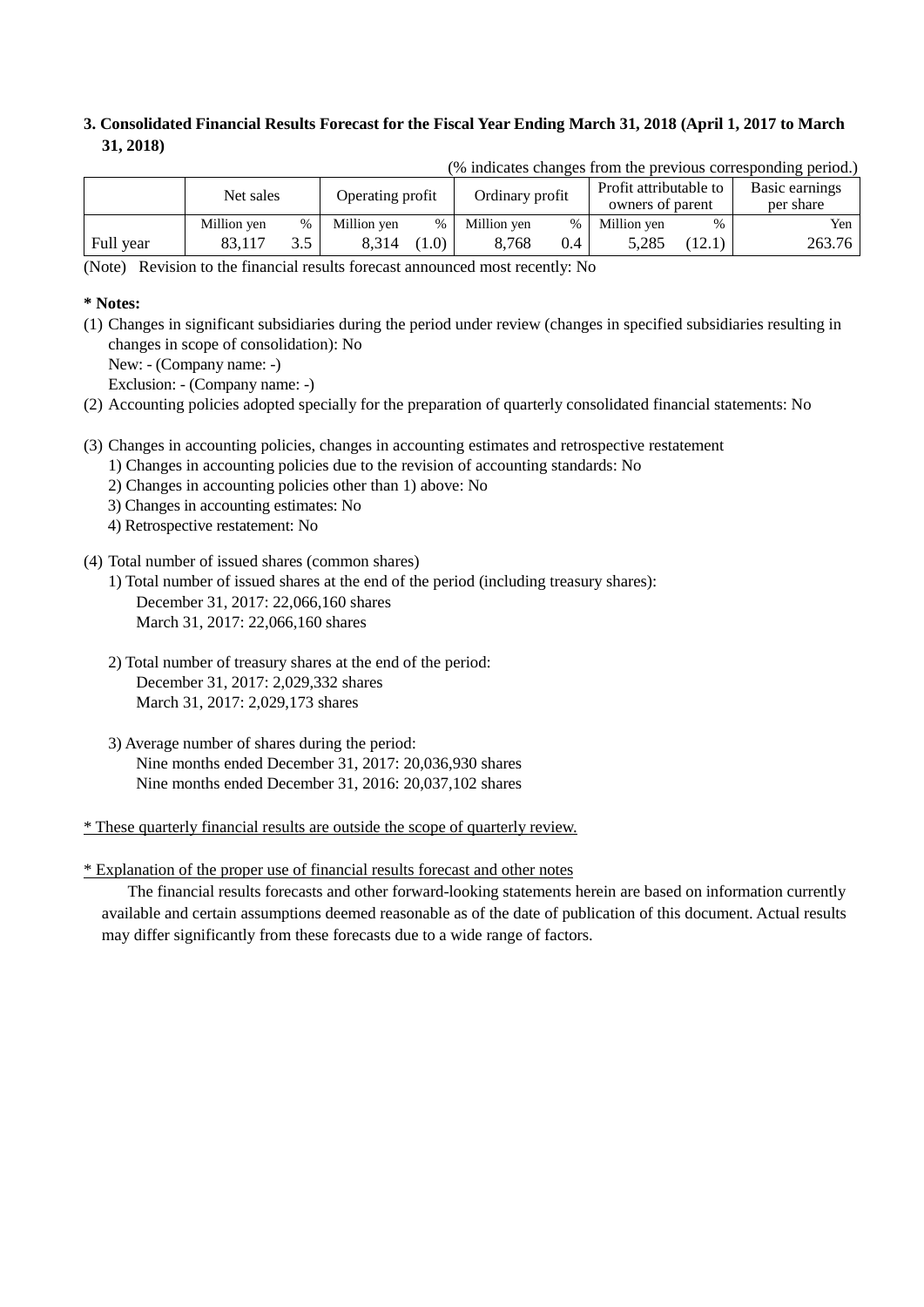Table of Contents of Appendix

| (3) Explanation of Consolidated Financial Results Forecast and Other Forward-looking Information  3 |  |
|-----------------------------------------------------------------------------------------------------|--|
|                                                                                                     |  |
|                                                                                                     |  |
|                                                                                                     |  |
|                                                                                                     |  |
|                                                                                                     |  |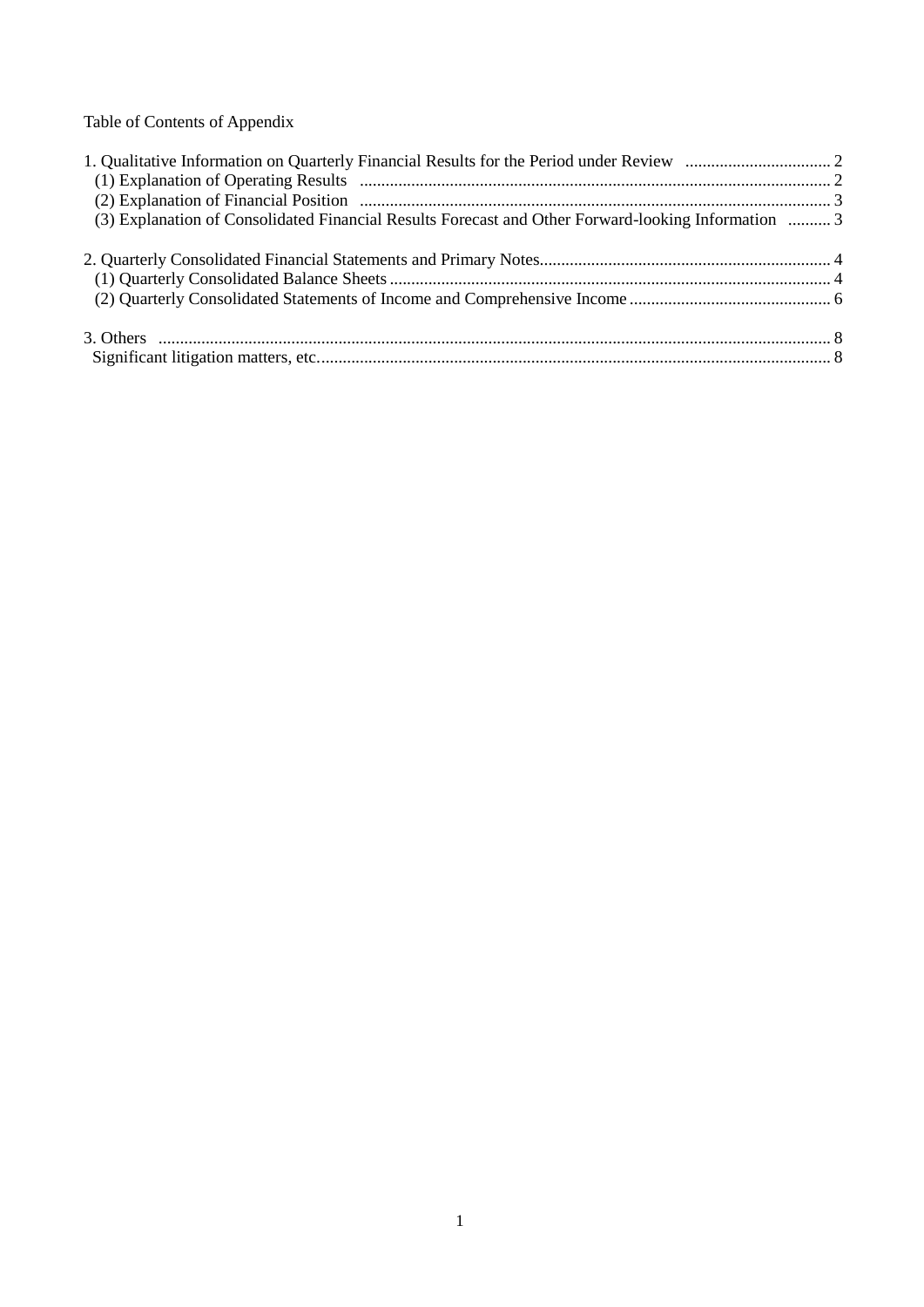#### 1. Qualitative Information on Quarterly Financial Results for the Period under Review

#### (1) Explanation of Operating Results

During the nine months ended December 31, 2017, the Japanese economy remained on a moderate recovery path as the government's economic and financial policies helped improve corporate revenue and the employment environment, bringing about an increase in the number of listed companies that reaped record profits.

In the business environment in which our Group operates, harsh conditions persist in the restaurant industry due to factors such as a serious personnel shortage and a rise in labor costs and food prices. However, the industry fared well overall as sales at all stores, including existing and new ones, went up year on year, with businesses that attune prices well to customer's desired value boosting sales. In the distribution industry, harsh conditions continued as food supermarkets reined in new openings due to higher construction costs and deepening difficulty in hiring part-time personnel. Also, strong low-price conscious among consumers stoked demand for discount shops and led to an increase in openings of drug stores that strengthen sales of low-price food products through low-cost operations. Amid a growing oligopoly in convenience store chains, competition became more intense as each company made moves such as expanding product lineup to meet diversified lifestyles of consumers.

Net sales of commercial refrigerators and freezers increased by 9.8% year on year. Sales of general purpose commercial refrigerators and freezers rose thanks to growing sales to restaurants supported by demand from inbound tourists. In addition, sales of ice machines increased as the product lineup expanded with the launch of half-cube ice machines, and sales of large-scale blast chillers that quickly cool foods intended for high-volume preparation increased for clients in the areas of catering centers, central kitchens, and food factories. Also, after a full model changeover, the Company launched a new small ice machine in November that realizes excellent water-saving function and further energy savings with the use of a newly developed aluminum cooler.

Net sales of refrigerated and freezer showcases increased by 3.9% year on year. This was due to increased investment in remodeling to integrate convenience stores and new openings of drug stores that strengthened sales of food products, though convenience stores and supermarkets have been reluctant to open new stores. In addition, the Company launched "Send-You Fresh," a new-model high-freshness keeping showcase that provides further energy savings and eliminates rising temperatures during store operation, owing to newly developed twin coolers and a new type of proprietary cooling control system, and undertook more projects in ESCO proposals for food supermarkets.

Net sales of large-scale food processing equipment increased by 41.5% year on year. This was due to increased demand for tunnel freezers used in the cooling process for frozen and chilled food, resulting from greater investments, mainly by food manufacturers, in cooling process automation.

Net sales of large-scale panel refrigerators increased by 12.1% year on year. This was due to an increase in large-scale orders from supermarket processing centers, food factories and low-temperature distribution centers.

Net sales of small-scale panel refrigerators increased by 17.9% year on year due to an increase in sales of small-scale prefabricated refrigerators for convenience stores and commercial kitchens.

Net sales from services increased by 13.9% year on year due to an increase in maintenance contracts with convenience stores.

At the manufacturing department, the Company refurbished the truck berths at its Okayama factory to increase distribution efficiency and undertook initiatives to improve productivity by renovating the production lines at its Shiga and Okayama factories. In addition, the Company undertook initiatives to reduce fixed costs and purchasing costs in order to offset higher costs, such as a sharp increase in the prices of raw materials and import products.

As a result, for the nine months ended December 31, 2017, net sales increased by 11.0% year on year to ¥65,264 million. Operating profit increased by 9.8% year on year to ¥6,800 million, ordinary profit increased by 10.9% year on year to ¥7,180 million, and profit attributable to owners of parent decreased by 1.4% year on year to ¥4,300 million.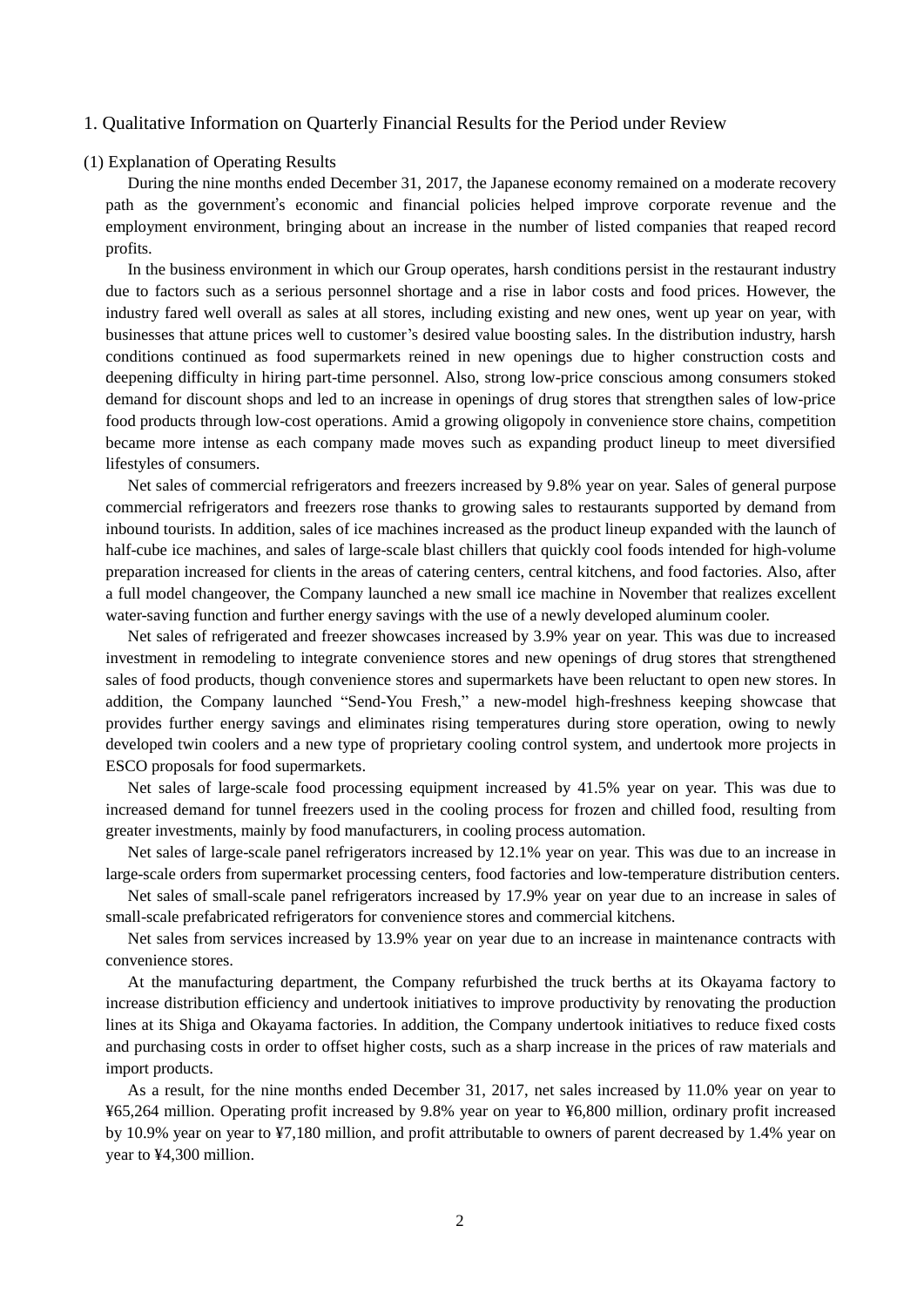#### (2) Explanation of Financial Position

#### (Current assets)

Current assets as of the end of the third quarter of the fiscal year under review increased by ¥4,905 million to ¥58,434 million (¥53,529 million at the end of the previous fiscal year). This is mainly attributable to an increase in cash and deposits.

#### (Non-current assets)

Non-current assets as of the end of the third quarter of the fiscal year under review increased by ¥2,327 million to ¥23,016 million (¥20,689 million at the end of the previous fiscal year). This is mainly attributable to an increase in investment securities.

### (Current liabilities)

Current liabilities as of the end of the third quarter of the fiscal year under review increased by ¥1,676 million to ¥31,086 million (¥29,409 million at the end of the previous fiscal year). This is mainly attributable to an increase in notes and accounts payable - trade.

#### (Non-current liabilities)

Non-current liabilities as of the end of the third quarter of the fiscal year under review increased by ¥618 million to ¥3,266 million (¥2,647 million at the end of the previous fiscal year). This is mainly attributable to the recording of provision for contingent loss.

#### (Net assets)

Net assets as of the end of the third quarter of the fiscal year under review increased by ¥4,936 million to ¥47,097 million (¥42,160 million at the end of the previous fiscal year). This is mainly attributable to an increase in retained earnings due to the recording of profit attributable to owners of parent.

(3) Explanation of Consolidated Financial Results Forecast and Other Forward-looking Information

For the financial results forecasts for the fiscal year ending March 31, 2018, no revisions have been made to the projected figures announced on November 10, 2017.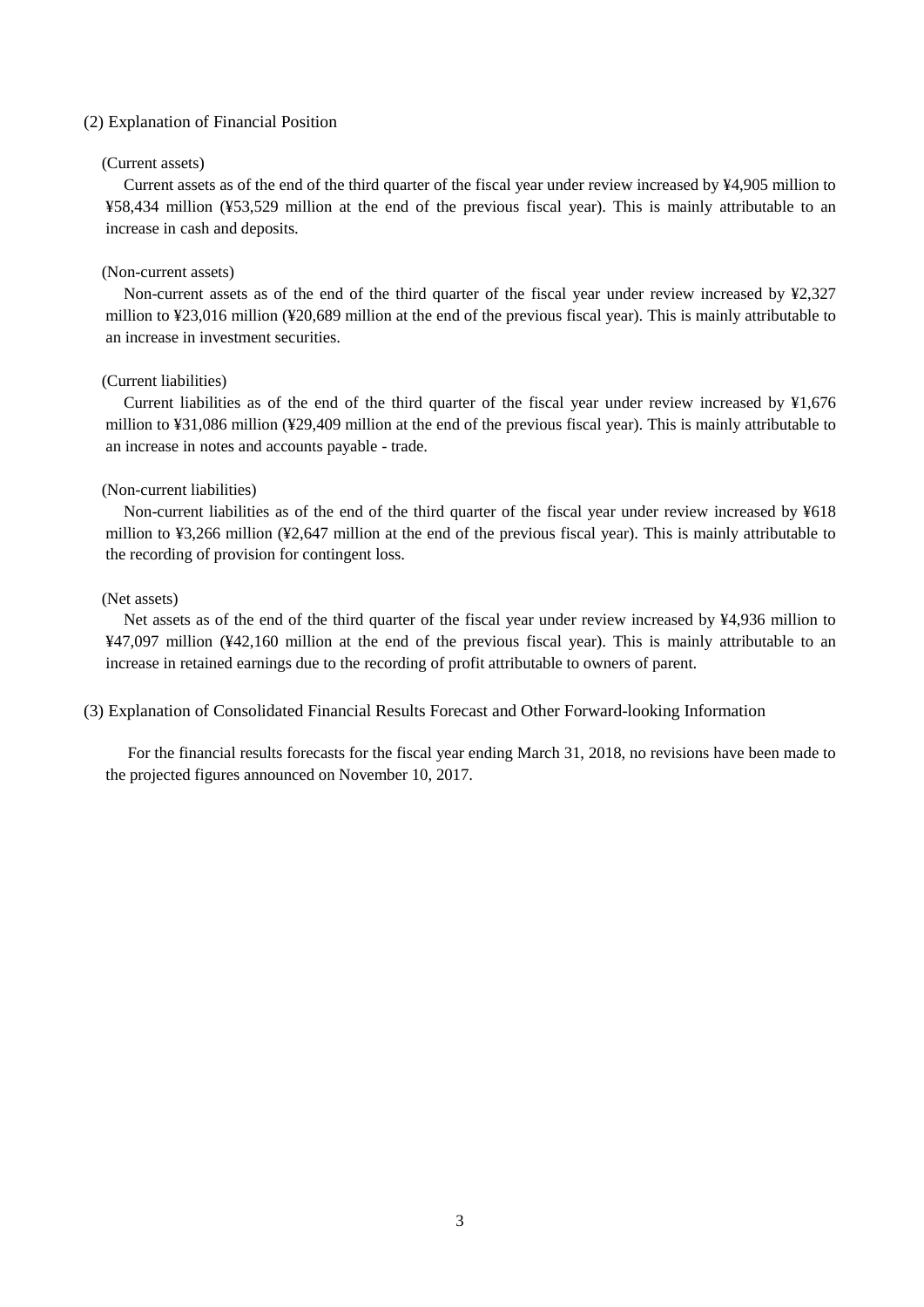### 2. Quarterly Consolidated Financial Statements and Primary Notes

(1) Quarterly Consolidated Balance Sheets

|                                       |                      | (Thousand yen)          |
|---------------------------------------|----------------------|-------------------------|
|                                       | As of March 31, 2017 | As of December 31, 2017 |
| Assets                                |                      |                         |
| Current assets                        |                      |                         |
| Cash and deposits                     | 25,686,519           | 29,389,248              |
| Notes and accounts receivable - trade | 21,693,902           | 21,992,086              |
| Merchandise and finished goods        | 2,148,030            | 2,064,809               |
| Work in process                       | 2,095,071            | 2,896,646               |
| Raw materials and supplies            | 1,639,859            | 1,924,366               |
| Other                                 | 1,323,030            | 1,423,991               |
| Allowance for doubtful accounts       | (1,057,134)          | (1,256,505)             |
| Total current assets                  | 53,529,280           | 58,434,642              |
| Non-current assets                    |                      |                         |
| Property, plant and equipment         |                      |                         |
| Buildings and structures, net         | 3,929,605            | 3,784,543               |
| Land                                  | 5,136,219            | 5,142,656               |
| Other, net                            | 2,415,986            | 2,908,251               |
| Total property, plant and equipment   | 11,481,811           | 11,835,451              |
| Intangible assets                     | 220,170              | 253,023                 |
| Investments and other assets          |                      |                         |
| Investment securities                 | 6,795,112            | 8,587,679               |
| Other                                 | 2,211,810            | 2,362,872               |
| Allowance for doubtful accounts       | (19,675)             | (22,770)                |
| Total investments and other assets    | 8,987,248            | 10,927,781              |
| Total non-current assets              | 20,689,230           | 23,016,256              |
| Total assets                          | 74,218,510           | 81,450,899              |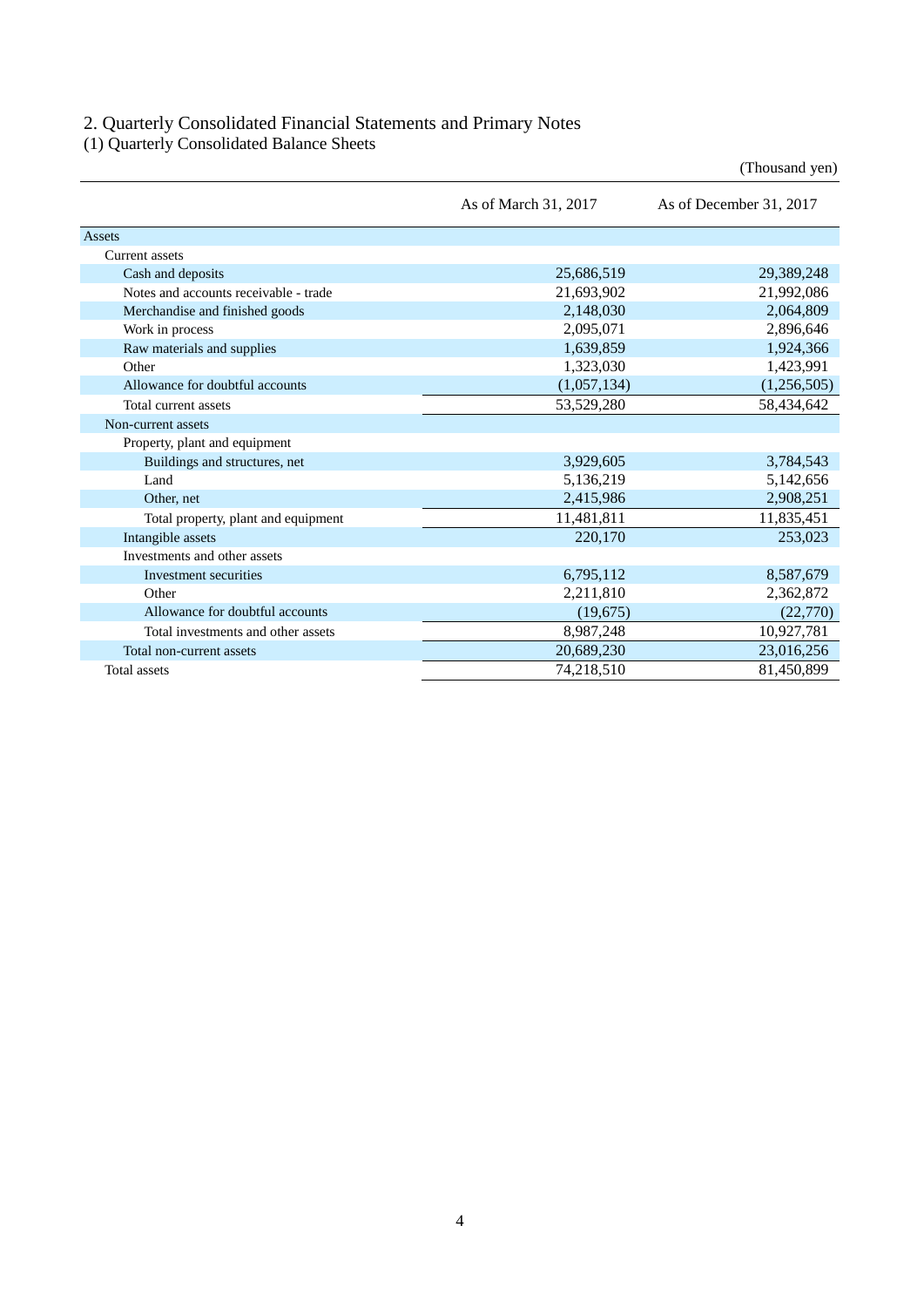(Thousand yen)

|                                                       | As of March 31, 2017 | As of December 31, 2017 |
|-------------------------------------------------------|----------------------|-------------------------|
| Liabilities                                           |                      |                         |
| <b>Current liabilities</b>                            |                      |                         |
| Notes and accounts payable - trade                    | 20,268,999           | 21,916,651              |
| Short-term loans payable                              | 780,451              | 717,485                 |
| Income taxes payable                                  | 1,597,144            | 1,156,711               |
| Provision for bonuses                                 | 1,757,386            | 1,261,785               |
| Provision for product warranties                      | 233,897              | 404,048                 |
| Provision for loss on construction contracts          |                      | 87,510                  |
| Other                                                 | 4,771,930            | 5,542,460               |
| Total current liabilities                             | 29,409,810           | 31,086,653              |
| Non-current liabilities                               |                      |                         |
| Long-term loans payable                               | 244,725              | 69,459                  |
| Provision for directors' retirement benefits          | 732,171              | 758,340                 |
| Provision for contingent loss                         |                      | 408,383                 |
| Net defined benefit liability                         | 263,607              | 44,599                  |
| Asset retirement obligations                          | 100,473              | 101,256                 |
| Other                                                 | 1,306,817            | 1,884,568               |
| Total non-current liabilities                         | 2,647,794            | 3,266,607               |
| <b>Total liabilities</b>                              | 32,057,605           | 34, 353, 261            |
| Net assets                                            |                      |                         |
| Shareholders' equity                                  |                      |                         |
| Capital stock                                         | 2,760,192            | 2,760,192               |
| Capital surplus                                       | 3,168,379            | 3,168,379               |
| Retained earnings                                     | 36,260,825           | 39,860,014              |
| Treasury shares                                       | (3,212,194)          | (3,212,962)             |
| Total shareholders' equity                            | 38,977,203           | 42,575,624              |
| Accumulated other comprehensive income                |                      |                         |
| Valuation difference on available-for-sale securities | 3,259,400            | 4,488,707               |
| Foreign currency translation adjustment               | 68,104               | 49,238                  |
| Remeasurements of defined benefit plans               | (154, 306)           | (42, 276)               |
| Total accumulated other comprehensive income          | 3,173,198            | 4,495,670               |
| Non-controlling interests                             | 10,503               | 26,343                  |
| Total net assets                                      | 42,160,905           | 47,097,638              |
| Total liabilities and net assets                      | 74,218,510           | 81,450,899              |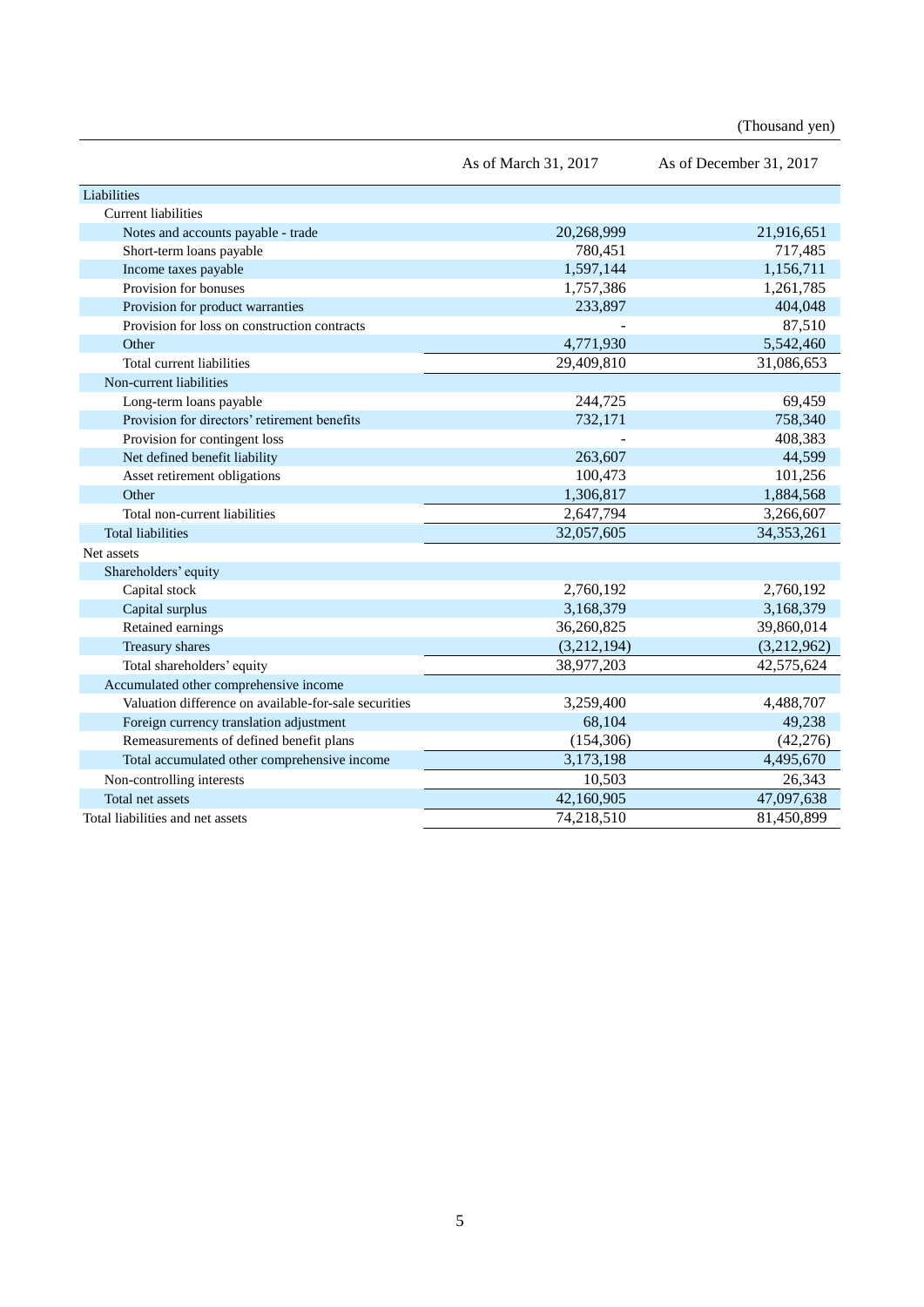## (2) Quarterly Consolidated Statements of Income and Comprehensive Income

## Quarterly Consolidated Statements of Income

Nine Months Ended December 31

|                                                         |                                                | (Thousand yen)                                 |
|---------------------------------------------------------|------------------------------------------------|------------------------------------------------|
|                                                         | For the nine months<br>ended December 31, 2016 | For the nine months<br>ended December 31, 2017 |
| Net sales                                               | 58,803,749                                     | 65,264,155                                     |
| Cost of sales                                           | 43,580,061                                     | 48,675,069                                     |
| Gross profit                                            | 15,223,688                                     | 16,589,085                                     |
| Selling, general and administrative expenses            | 9,029,436                                      | 9,788,911                                      |
| Operating profit                                        | 6,194,252                                      | 6,800,174                                      |
| Non-operating income                                    |                                                |                                                |
| Interest income                                         | 4,335                                          | 6.608                                          |
| Dividend income                                         | 64,512                                         | 73,587                                         |
| House rent income                                       | 72,077                                         | 71,384                                         |
| Insurance and dividend income                           | 29,573                                         | 89,348                                         |
| Foreign exchange gains                                  | 35,639                                         | 55,818                                         |
| Other                                                   | 129,426                                        | 138,088                                        |
| Total non-operating income                              | 335,565                                        | 434,836                                        |
| Non-operating expenses                                  |                                                |                                                |
| Interest expenses                                       | 17,006                                         | 15,184                                         |
| Compensation expenses                                   | 15,446                                         | 13,222                                         |
| Other                                                   | 25,192                                         | 25,905                                         |
| Total non-operating expenses                            | 57,644                                         | 54,311                                         |
| Ordinary profit                                         | 6,472,172                                      | 7,180,699                                      |
| <b>Extraordinary losses</b>                             |                                                |                                                |
| Provision for contingent loss                           |                                                | 408,383                                        |
| Contingent loss expense                                 |                                                | 26,764                                         |
| Total extraordinary losses                              |                                                | 435,148                                        |
| Profit before income taxes                              | 6,472,172                                      | 6,745,550                                      |
| Income taxes - current                                  | 2,026,893                                      | 2,491,935                                      |
| Income taxes - deferred                                 | 80,219                                         | (36, 812)                                      |
| Total income taxes                                      | $\overline{2,}107,112$                         | 2,455,122                                      |
| Profit                                                  | 4,365,059                                      | 4,290,428                                      |
| Profit (loss) attributable to non-controlling interests | 3,030                                          | (10,055)                                       |
| Profit attributable to owners of parent                 | 4,362,029                                      | 4,300,483                                      |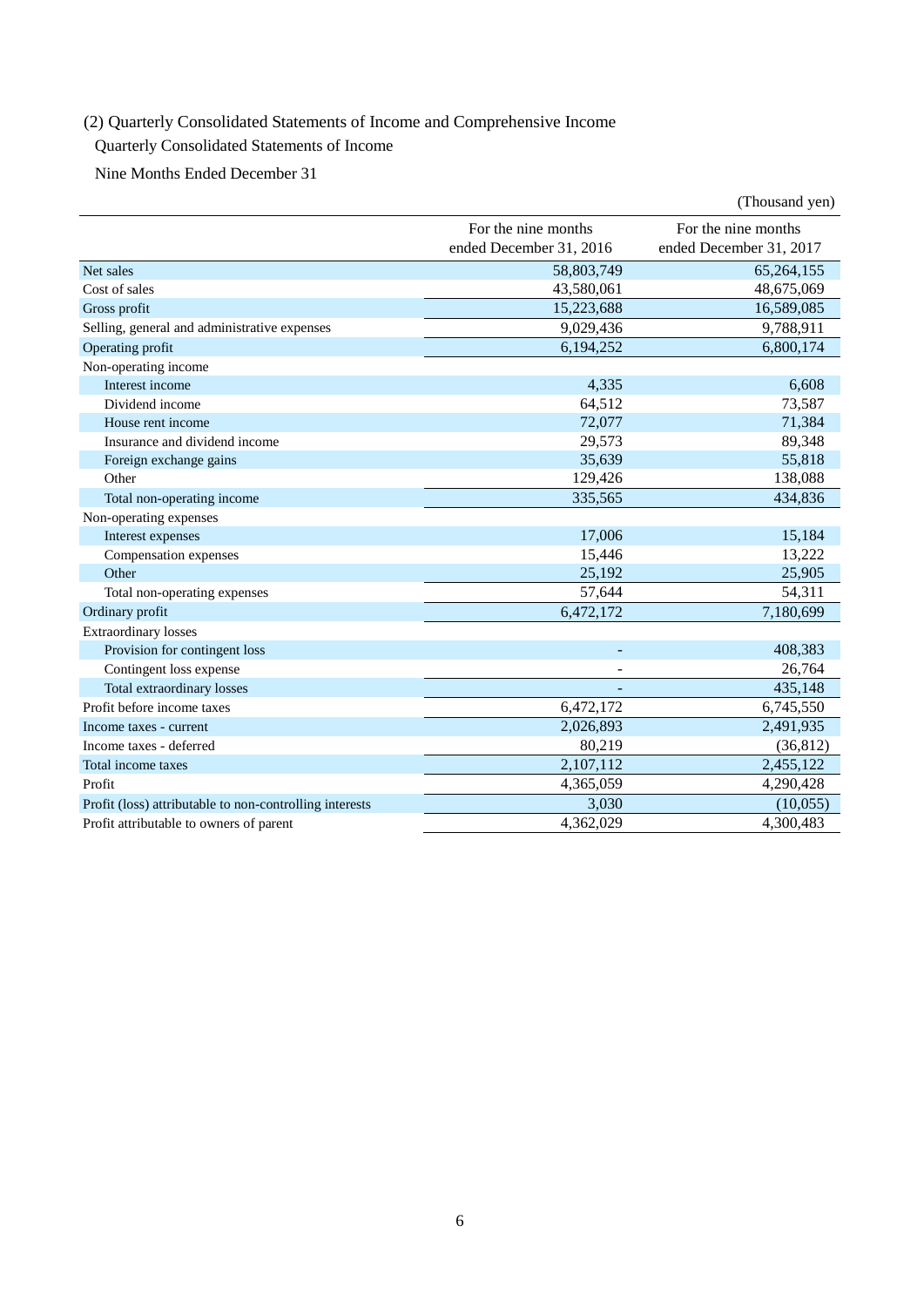## Quarterly Consolidated Statements of Comprehensive Income

Nine Months Ended December 31

|                                                                   |                                                | (Thousand yen)                                 |
|-------------------------------------------------------------------|------------------------------------------------|------------------------------------------------|
|                                                                   | For the nine months<br>ended December 31, 2016 | For the nine months<br>ended December 31, 2017 |
| Profit                                                            | 4,365,059                                      | 4,290,428                                      |
| Other comprehensive income                                        |                                                |                                                |
| Valuation difference on available-for-sale securities             | 143.257                                        | 1,229,307                                      |
| Foreign currency translation adjustment                           | (205, 482)                                     | (20, 116)                                      |
| Remeasurements of defined benefit plans, net of tax               | 332,912                                        | 112,030                                        |
| Total other comprehensive income                                  | 270,687                                        | 1,321,220                                      |
| Comprehensive income                                              | 4,635,747                                      | 5,611,649                                      |
| Comprehensive income attributable to                              |                                                |                                                |
| Comprehensive income attributable to owners of parent             | 4,632,432                                      | 5,622,955                                      |
| Comprehensive income attributable to non-controlling<br>interests | 3,315                                          | (11, 305)                                      |